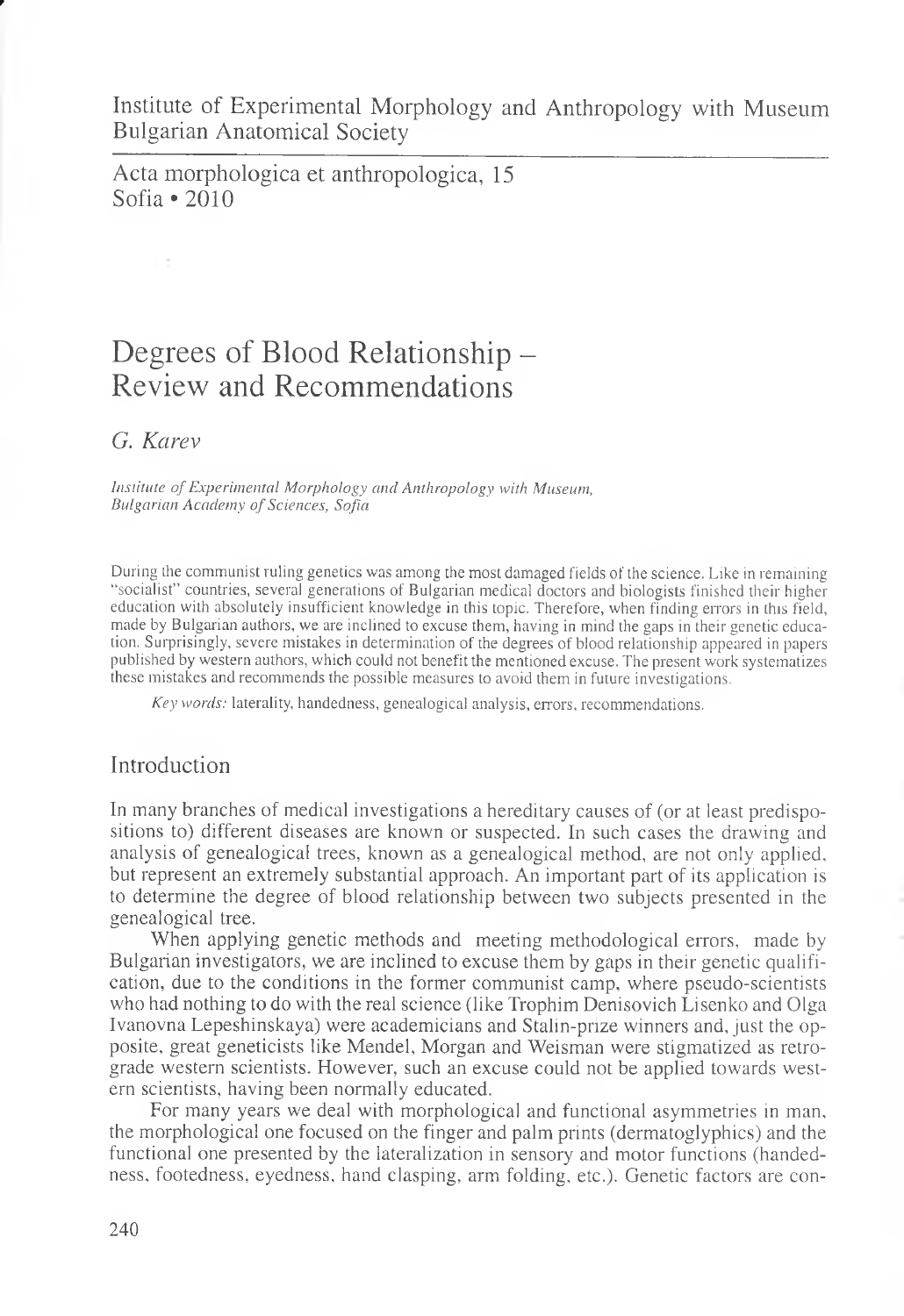sidered to play a substantial role in their determination and therefore the genealogical method is undoubtedly very important in their investigation. Surprisingly, in several publications of western authors in very respectable journals we found astonishing mistakes in determination of degrees of blood relationship.

The aim of the present study is to remind the correct procedure for determination of the degrees of blood relationship, to analyze the most typical errors in this respect and to recommend how to avoid them in future investigations.

### Material and Methods

The main object of genetic investigation in the field of the functional asymmetry is the so-called familial sinistrality (FS), dealing with the non-right handed subjects among the subject's blood relatives.

We worked out in detail a quantitative method of investigation of the FS, based not only on the number of non-right handed subject's blood relatives, but considering their genealogical proximity with him. In majority of the papers on this topic, FS is considered purely qualitatively, i.e., subjects are presented as FS+ and FS-, showing and not showing familial sinistrality. Logically, the problem arises to define the genealogical proximity of relatives, which could be considered in order to determine whether the subject is FS positive or, alternatively, FS negative.

More of thirty papers devoted to familial sinistrality were used as material of the present review article. But only those of them, where the basic principles of the degrees of blood relationships are formulated ant those where the most severe errors have been found, were explicitly mentioned and cited in the References. The method was based on analysis of each of the found erroneous approaches through its comparison with the correct approach given in the classic genetic works.

## Results and Discussion

First of all, the reviewing of the literature sources showed that some terms in the field of handedness' genealogy need to be unified. For instance, the vast majority of authors include into the term "immediate family" only the subject's parents and siblings [5, 6, 7]. Others include therein parents, siblings, aunts/uncles and grandparents [12]. Third use the expressions "immediate relatives" and "immediate family members" without specifying their meaning [2].

Secondly, as indicated in the Introduction, an astonishing confusion of degrees of relationship is observed. The only correct manner to evaluate the degrees of blood relationship is to count them as consecutive steps from generation to generation. When there is a direct line proband's relative, we count these steps from the proband to his relative in ascendant direction. When a collateral line relative of the subject is concerned, we count the steps from the proband to their common progenitors in ascendant direction and then from the generation of the common progenitors back to the relative in question in descendant direction. Thus, parents and children are the only first degree relatives, while siblings and grandparents are second degree, aunts and uncles are third degree relatives, first cousins are forth degree relatives, etc. An example is presented in Fig. 1. The proband, III-9, is a female left-hander. Her parents, II-7 and II-8, are her first degree relatives; her grandparents, I-1, 2, 3 and 4, are her second degree relatives, as well as her brother III-10; and all her first cousins, III- 1, 2, 3, 4, 6, 7, 11. 12 and 13, are her relatives of fourth degree.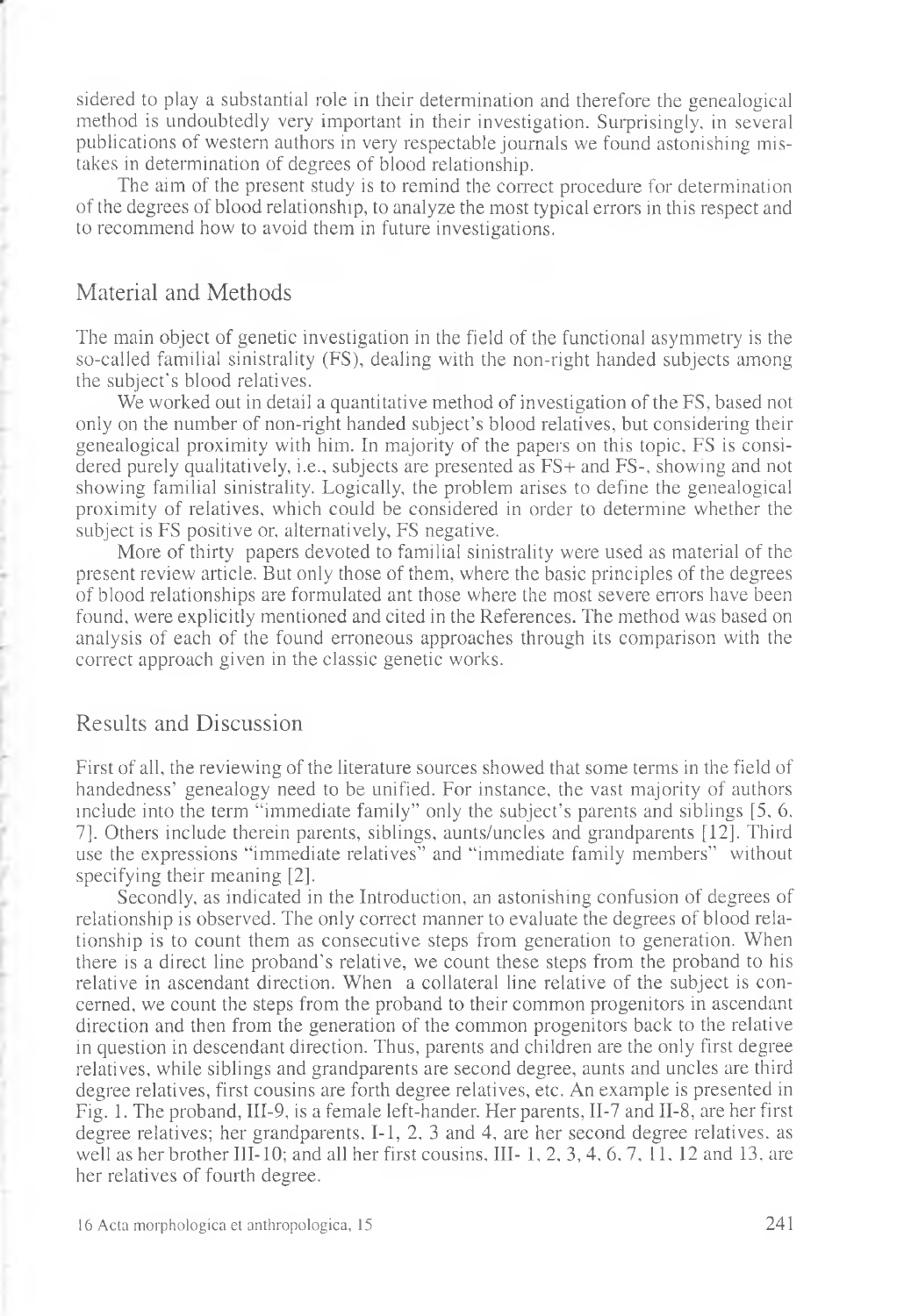

Fig.l. Genealogical tree of one of our subjects - III-9, a left-handed female. The proband is indicated with an arrow and her non-right handed blood relatives are presented by solid symbols

In severe contradiction with these rules,  $M c K e e v e r$  and  $V a n D e v e n t e r [9]$ , McManus [11] and G o r y n i a and E g e n t e r [4] indicated the siblings, along with parents and children, as first degree relatives. M c  $\overline{K}$  e e v e r [8] and M c  $\overline{K}$  e e v e r and Van Е y s [10] enumerated "biologically related aunts and uncles" among the first and second degree relatives. To go the whole way,  $S$  a l m a s o and  $L$  o n g o n i [13] and C o b i a n c h i and G i a q u i n t o [1] included among the first degree relatives grandparents, aunts, uncles and cousins! Truly, in some jurisprudences different systems to evaluate degrees of familial relationships still exist. However, one and only of them, that used in the civil law, is applicable for genetic purposes [3, 14].

#### Conclusion

Inexcusable genealogical errors are met even in scientific articles. To prevent them, in the course of the medical education much more attention should be paid to (and an expressed emphasis should be put on) genetic methodology. As for the people who have been educated long ago, it is never too late to go through the classic genetic sources.

#### References

1. C ob i anch i, A., S. G i aqu in to. Positive potentials evoked by the first syllable of spoken words in right- and left-handers. From.*http://scholar.lib.vt.edu/ejournals/JCN/jcn/articles/003/Cobianchi. html,* 2001.

2. Ec uy er-D a b, I., T. Tremblay, Y. J o a n e t t e , R. P a s s i n i . Real-life spatial skills, handedness, and family history of handedness.  $-$  Brain and Cognition, 57, 2005, 219-221.